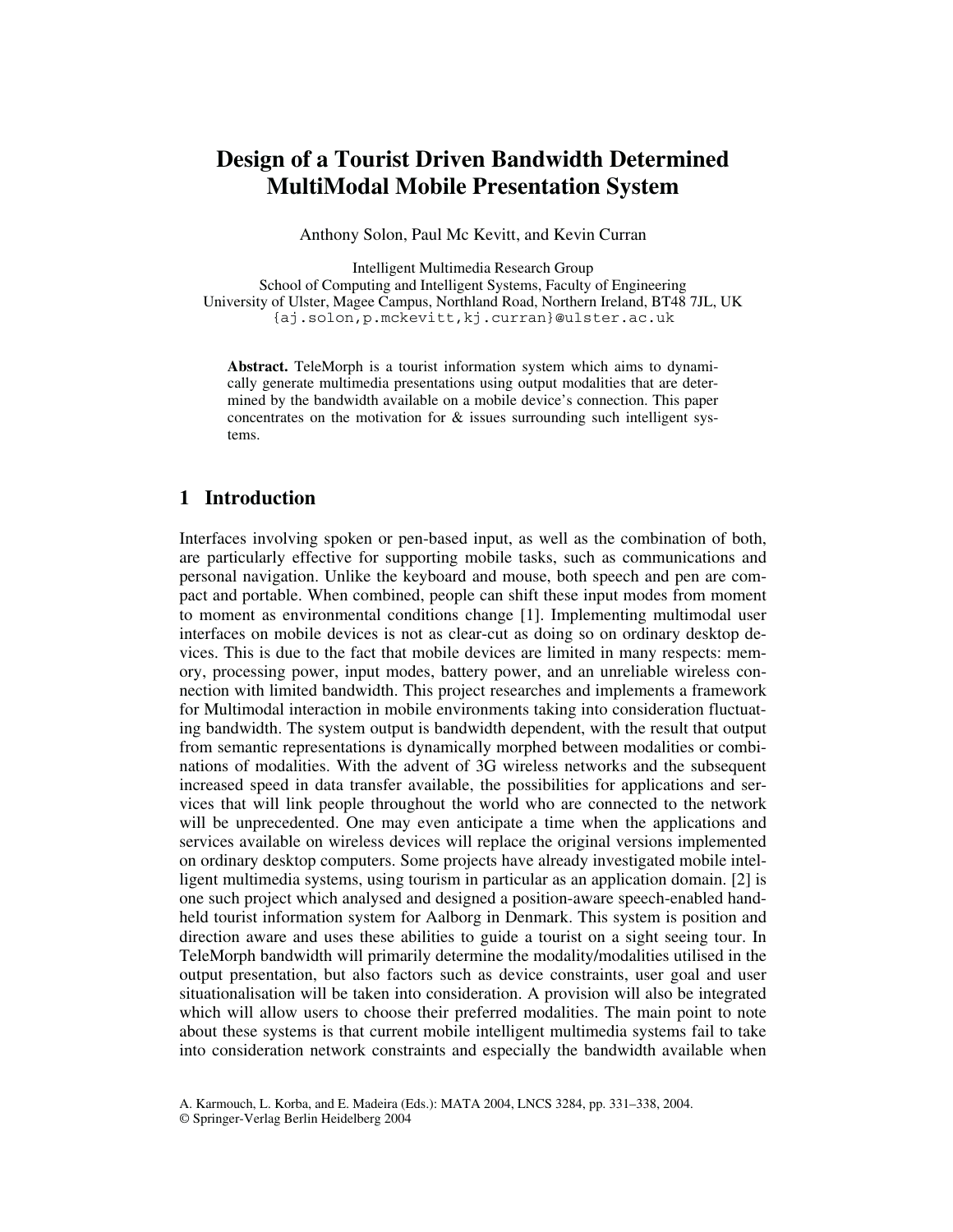transforming semantic representations into the multimodal output presentation. If the bandwidth available to a device is low then it's obviously inefficient to attempt to use video or animations as the output on the mobile device. This would result in an interface with depreciated quality, effectiveness and user acceptance. This is an important issue as regards the usability of the interface. Learnability, throughput, flexibility and user-attitude are the four main concerns affecting the usability of any interface. In the case of the previously mentioned scenario (reduced bandwidth => slower/inefficient output) the throughput of the interface is affected and as a result the user's attitude also. This is only a problem when the required bandwidth for the output modalities exceeds that which is available; hence, the importance of choosing the correct output modality/modalities in relation to available resources. The next section deals with related multi-modal systems. The following section presents TeleMorph while section 3 presents an overview of other Multi-modal systems. Section 4 concludes.

# **2 TeleMorph**

The focus of the TeleMorph project is to create a system that dynamically morphs between output modalities depending on available network bandwidth. The aims entail the following objectives which include receiving and interpreting questions from the user; Mapping questions to multimodal semantic representation; matching multimodal representation to database to retrieve answer; mapping answers to multimodal semantic representation; querying bandwidth status and generating multimodal presentation based on bandwidth data. The domain chosen as a test bed for TeleMorph is *e*Tourism. The system to be developed called TeleTuras is an interactive tourist information aid. It will incorporate route planning, maps, points of interest, spoken presentations, graphics of important objects in the area and animations. The main focus will be on the output modalities used to communicate this information and also the effectiveness of this communication. The tools that will be used to implement this system are detailed in the next section. TeleTuras will be capable of taking input queries in a variety of modalities whether they are combined or used individually. Queries can also be directly related to the user's position and movement direction enabling questions/commands such as "Where is the Leisure Center?", "Take me to the Council Offices" and "What buildings are of interest in this area?".

J2ME (Java 2 Micro Edition) is an ideal programming language for developing TeleMorph, as it is the target platform for the Java Speech API (JSAPI) [3]. The JSAPI enables the inclusion of speech technology in user interfaces for Java applets and applications. The Java Speech API Markup Language [4] and the Java Speech API Grammar Format [4] are companion specifications to the JSAPI. JSML (currently in beta) defines a standard text format for marking up text for input to a speech synthesiser. JSGF version 1.0 defines a standard text format for providing a grammar to a speech recogniser. JSAPI does not provide any speech functionality itself, but through a set of APIs and event interfaces, access to speech functionality provided by supporting speech vendors is accessible to the application. As it is inevitable that a majority of tourists will be foreigners it is necessary that TeleTuras can process multilingual speech recognition and synthesis. To support this an IBM implementation of JSAPI "speech for Java" will be utilised. It supports US&UK English, French, German, Italian, Spanish, and Japanese. To incorporate the navigation aspect of the pro-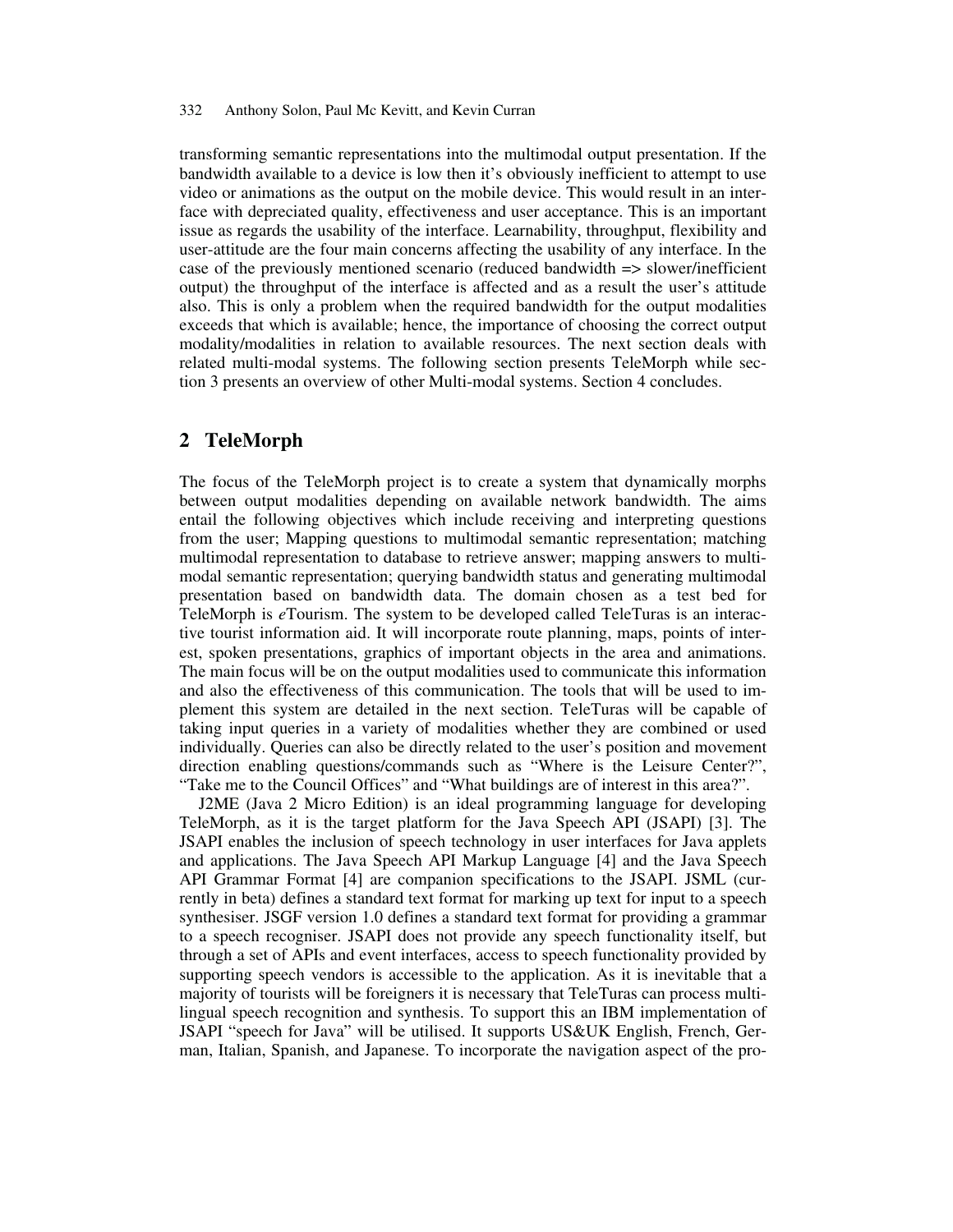posed system a positioning system is required. The GPS (Global Positioning System) [2] will be employed to provide the accurate location information necessary for a LBS (Location Based Service). The User Interface (UI) defined in J2ME is logically composed of two sets of APIs, High-level UI API which emphasises portability across different devices and the Low-level UI API which emphasises flexibility and control. TeleMorph will use a dynamic combination of these in order to provide the best solution possible. Media Design takes the output information and morphs it into relevant modality/modalities depending on the information it receives from the Server Intelligent Agent regarding available bandwidth, whilst also taking into consideration the Cognitive Load Theory as described earlier. Media Analysis receives input from the Client device and analyses it to distinguish the modality types that the user utilised in their input. The Domain Model, Discourse Model, User Model, GPS and WWW are additional sources of information for the Multimodal Interaction Manager that assist it in producing an appropriate and correct output presentation. The Server Intelligent Agent is responsible for monitoring bandwidth, sending streaming media which is morphed to the appropriate modalities and receiving input from client device  $\&$  mapping to multimodal interaction manager. The Client Intelligent Agent is in charge of monitoring device constraints e.g. memory available, sending multimodal information on input to the server and receiving streamed multimedia.

#### **2.1 Data Flow of TeleMorph**

The *Networking API* sends all input from the client device to the TeleMorph server. Each time this occurs, the *Device Monitoring* module will retrieve information on the client device's status and this information is also sent to the server. On input the user can make a multimodal query to the system to stream a new presentation which will consist of media pertaining to their specific query. TeleMorph will receive requests in the *Interaction Manager* and will process requests via the *Media Analysis* module which will pass semantically useful data to the *Constraint Processor* where modalities suited to the current network bandwidth (and other constraints) will be chosen to represent the information. The presentation is then designed using these modalities by the *Presentation Design* module. The media are processed by the *Media Allocation*  module and following this the complete multimodal Synchronised Multimedia Integration Language (SMIL) [5] presentation is passed to the *Streaming Server* to be streamed to the client device. A user can also input particular modality/cost choices on the TeleMorph client. In this way the user can morph the current presentation they are receiving to a presentation consisting of specific modalities which may be better suited their current situation (driving/walking) or environment (work/class/pub). The Mobile Client's Output Processing module will process media being streamed to it across the wireless network and present the received modalities to the user in a synchronised fashion. The Input Processing module on the client will process input from the user in a variety of modes. This module will also be concerned with timing thresholds between different modality inputs. In order to implement this architecture for initial testing, a scenario will be set up where switches in the project code will simulate changing between a variety of bandwidths. To implement this, TeleMorph will draw on a database which will consist of a table of bandwidths ranging from those available in 1G, 2G, 2.5G (GPRS) and 3G networks. Each bandwidth value will have access to related information on the modality/combinations of modalities that can be streamed efficiently at that transmission rate.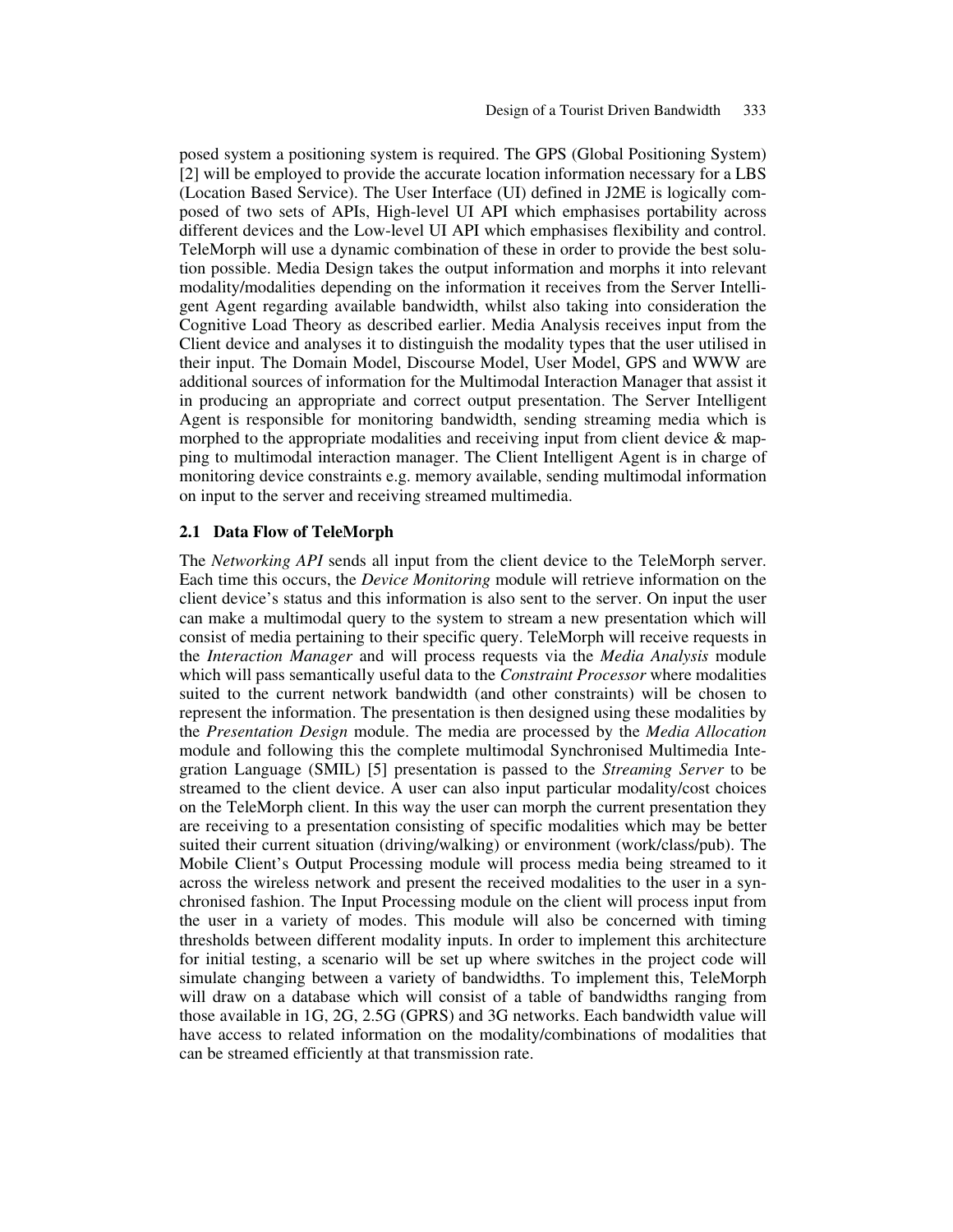## **2.2 Client Output**

Output on thin client devices connected to TeleMorph will primarily utilise a SMIL media player which will present video, graphics, text and speech to the end user of the system. The J2ME Text-To-Speech (TTS) engine processes speech output to the user. An autonomous agent will be integrated into the TeleMorph client for output as they serve as an invaluable interface agent to the user as they incorporate modalities that are the natural modalities of face-to-face communication among humans. A SMIL media player will output audio on the client device. This audio will consist of audio files that are streamed to the client when the necessary bandwidth is available.

## **2.3 Client Input**

The TeleMorph client will allow for speech recognition, text and haptic deixis (touch screen) input. A speech recognition engine will be reused to process speech input from the user. Text and haptic input will be processed by the J2ME graphics API. Speech recognition in TeleMorph resides in *Capture Input* as illustrated in Figure 1.



**Fig. 1.** Modules within TeleMorph

The Java Speech API Mark-up Language<sup>1</sup> defines a standard text format for marking up text for input to a speech synthesiser. As mentioned before JSAPI does not provide any speech functionality itself, but through a set of APIs and event interfaces, access to speech functionality (provided by supporting speech vendors) is accessible to the application. For this purpose IBM's implementation of JSAPI "speech for Java" is adopted for providing multilingual speech recognition functionality. This implementation of the JSAPI is based on ViaVoice, which will be positioned remotely in the *Interaction Manager* module on the server. The relationship between the JSAPI speech recogniser (in the *Capture Input* module in Figure 1) on the client and ViaVoice (in the *Interaction Manager* module in Figure 1) on the server is necessary as speech recognition is computationally too heavy to be processed on a thin client. After the ViaVoice speech recogniser has processed speech which is input to the client device, it will also need to be analysed by an *NLP* module to assess its semantic content. A reusable tool to do this is yet to be decided upon to complete this task.

1

<sup>1</sup> http://java.sun.com/products/java-media/speech/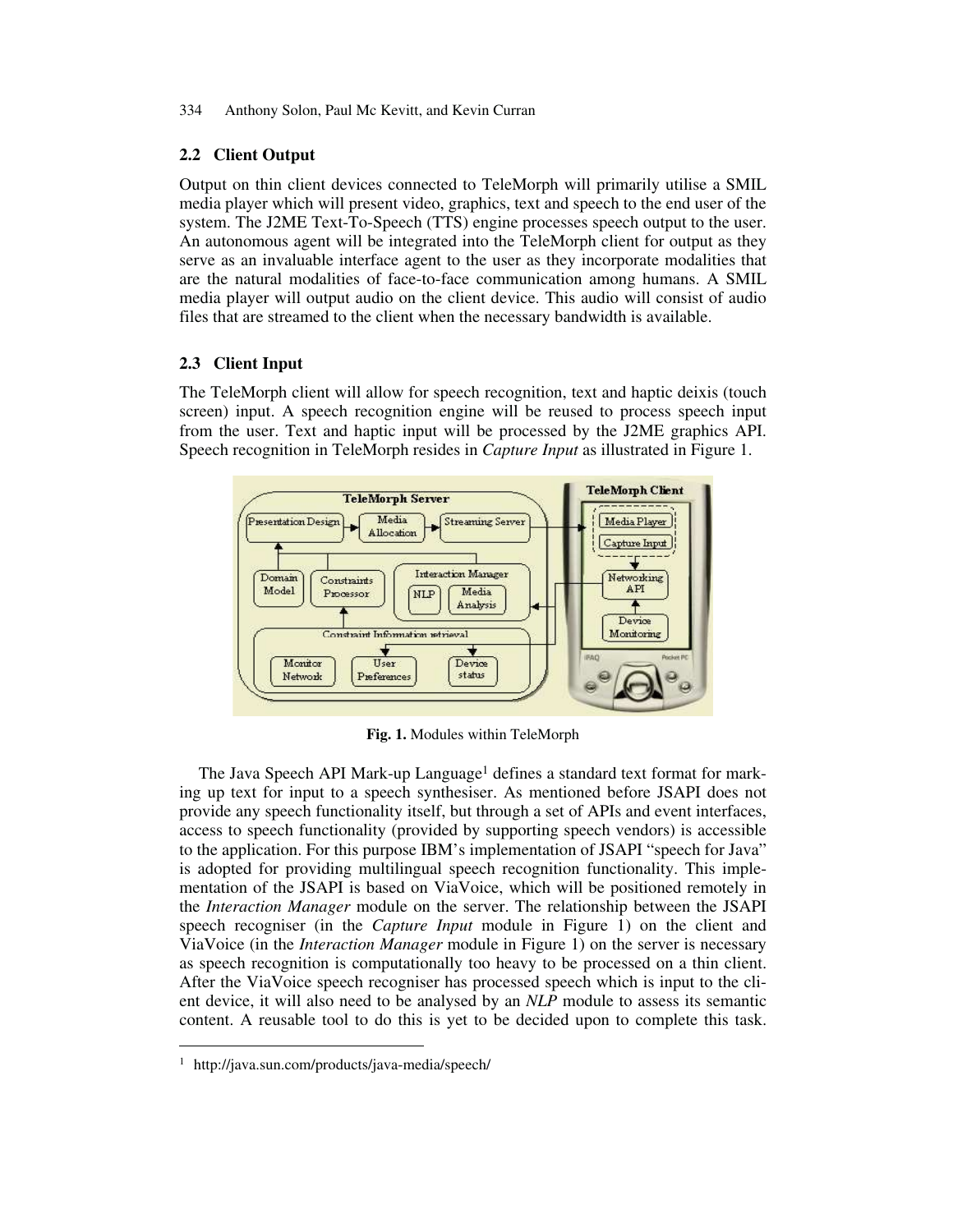Possible solutions for this include adding an additional NLP component to ViaVoice; or perhaps reusing other natural understanding tools such as PC-PATR [6] which is a natural language parser based on context-free phrase structure grammar and unifications on the feature structures associated with the constituents of the phrase structure rules.

### **2.4 Graphics**

The User Interface (UI) defined in J2ME is logically composed of two sets of APIs, High-level UI API which emphasises portability across different devices and the Low-level UI API which emphasises flexibility and control. The portability in the high-level API is achieved by employing a high level of abstraction. The actual drawing and processing user interactions are performed by implementations. Applications that use the high-level API have little control over the visual appearance of components, and can only access high-level UI events. On the other hand, using the lowlevel API, an application has full control of appearance, and can directly access input devices and handle primitive events generated by user interaction. However the lowlevel API may be device-dependent, so applications developed using it will not be portable to other devices with a varying screen size. TeleMorph uses a combination of these to provide the best solution possible. Using these graphics APIs, TeleMorph implements a *Capture Input* module which accepts text from the user. Also using these APIs, haptic input is processed by the *Capture Input* module to keep track of the user's input via a touch screen, if one is present on the device. User preferences in relation to modalities and cost incurred are managed by the *Capture Input* module in the form of standard check boxes and text boxes available in the J2ME high level graphics API.

### **2.5 Networking**

Networking takes place using sockets in the *J2ME Networking API* module as shown in Figure 1 to communicate data from the *Capture Input* module to the *Media Analysis* and *Constraint Information Retrieval* modules on the server. Information on client device constraints will also be received from the *Device Monitoring* module to the *Networking API* and sent to the relevant modules within the *Constraint Information Retrieval* module on the server. Networking in J2ME has to be very flexible to support a variety of wireless devices and has to be device specific at the same time. To meet this challenge, the Generic Connection Framework (GCF) is incorporated into J2ME. The idea of the GCF is to define the abstractions of the networking and file input/output as generally as possible to support a broad range of devices, and leave the actual implementations of these abstractions to the individual device manufacturers. These abstractions are defined as Java interfaces. The device manufacturers choose which one to implement based on the actual device capabilities.

### **2.6 TeleMorph Server-Side**

1

SMIL is utilised to form the semantic representation language in TeleMorph and will be processed by the *Presentation Design* module in Figure 1. The HUGIN<sup>2</sup> develop-

<sup>2</sup> HUGIN (2003) http://www.hugin.com/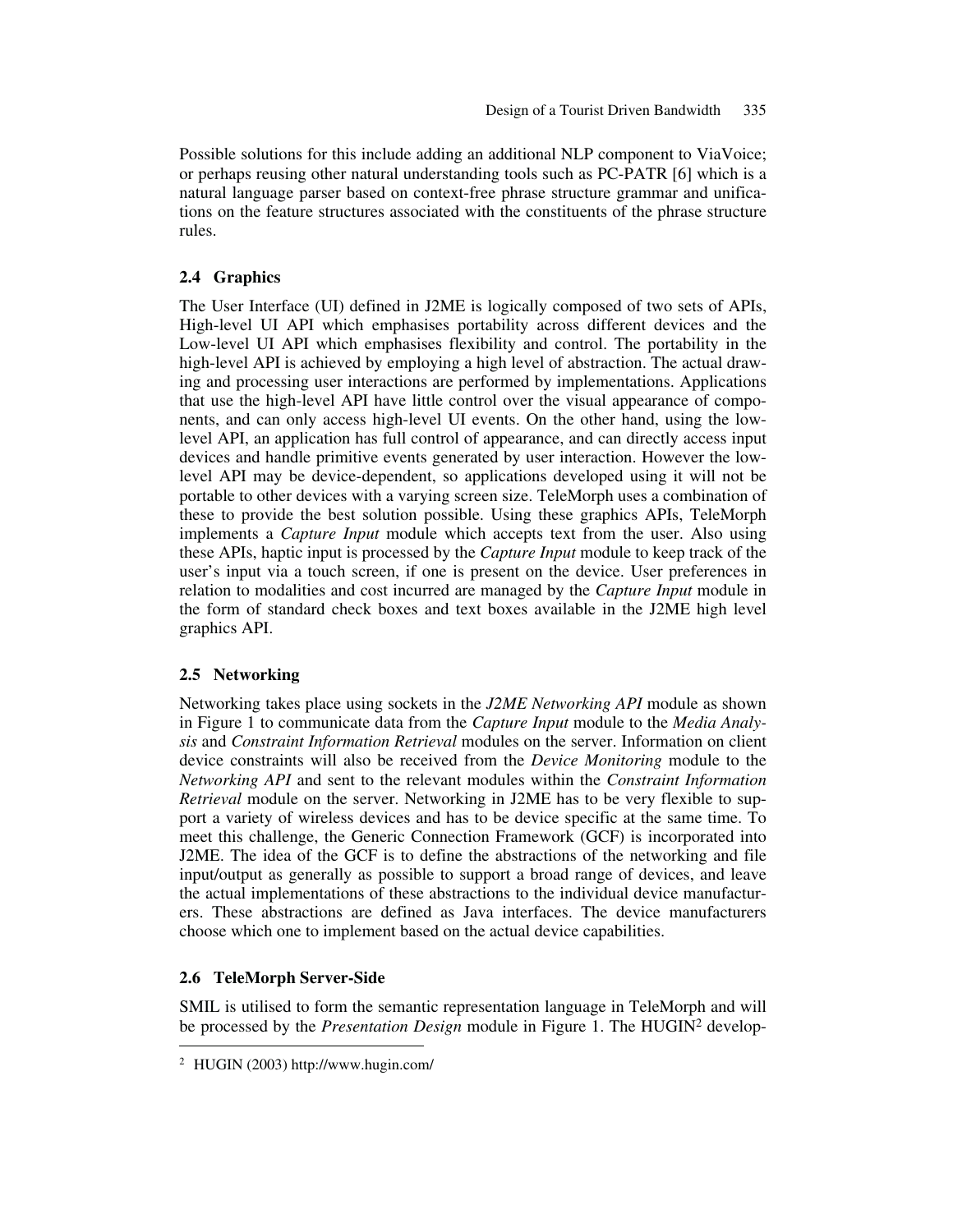ment environment allows TeleMorph to develop its decision making process using Causal Probabilistic Networks which will form the *Constraint Processor* module as portrayed in Figure 1. The ViaVoice speech recognition software resides within the *Interaction Manager* module. On the server end of the system Darwin streaming server<sup>3</sup> is responsible for transmitting the output presentation from the TeleMorph server application to the client device's *Media Player*.

## **2.6.1 SMIL Semantic Representation**

The XML based Synchronised Multimedia Integration Language (SMIL) language [5] forms the semantic representation language of TeleMorph used in the *Presentation Design* module as shown in Figure 1. TeleMorph designs SMIL content that comprises multiple modalities that exploit currently available resources fully, whilst considering various constraints that affect the presentation, but in particular, bandwidth. This output presentation is then streamed to the *Media Player* module on the mobile client for displaying to the end user. TeleMorph will constantly recycle the presentation SMIL code to adapt to continuous and unpredictable variations of physical system constraints (e.g. fluctuating bandwidth, device memory), user constraints (e.g. environment) and user choices (e.g. streaming text instead of synthesised speech). In order to present the content to the end user, a SMIL media player needs to be available on the client device. A possible contender to implement this is MPEG-7, as it describes multimedia content using XML.

## **2.6.2 TeleMorph Reasoning – CPNs/BBNs**

Causal Probabilistic Networks aid in conducting reasoning and decision making within the *Constraints Processor* module (see Figure 1). In order to implement Bayesian Networks in TeleMorph, the HUGIN [7] development environment is used. HUGIN provides the necessary tools to construct Bayesian Networks. When a network has been constructed, one can use it for entering evidence in some of the nodes where the state is known and then retrieve the new probabilities calculated in other nodes corresponding to this evidence. A Causal Probabilistic Network (CPN)/Bayesian Belief network (BBN) is used to model a domain containing uncertainty in some manner. It consists of a set of nodes and a set of directed edges between these nodes. A Belief Network is a Directed Acyclic Graph (DAG) where each node represents a random variable. Each node contains the states of the random variable it represents and a conditional probability table (CPT) or, in more general terms, a conditional probability function (CPF). The CPT of a node contains probabilities of the node being in a specific state given the states of its parents. Edges reflect causeeffect relations within the domain. These effects are normally not completely deterministic (e.g. disease -> symptom). The strength of an effect is modelled as a probability.

### **2.6.3 JATLite Middleware**

1

As TeleMorph is composed of several modules with different tasks to accomplish, the integration of the selected tools to complete each task is important. To allow for this a middleware is required within the *TeleMorph Server* as portrayed in figure 1. One such middleware is JATLite [8] which was developed by the Stanford University. JATLite provides a set of Java packages which makes it easy to build multi-agent systems using Java. As an alternative to the JATLite middleware The Open Agent

<sup>3</sup> http://developer.apple.com/darwin/projects/darwin/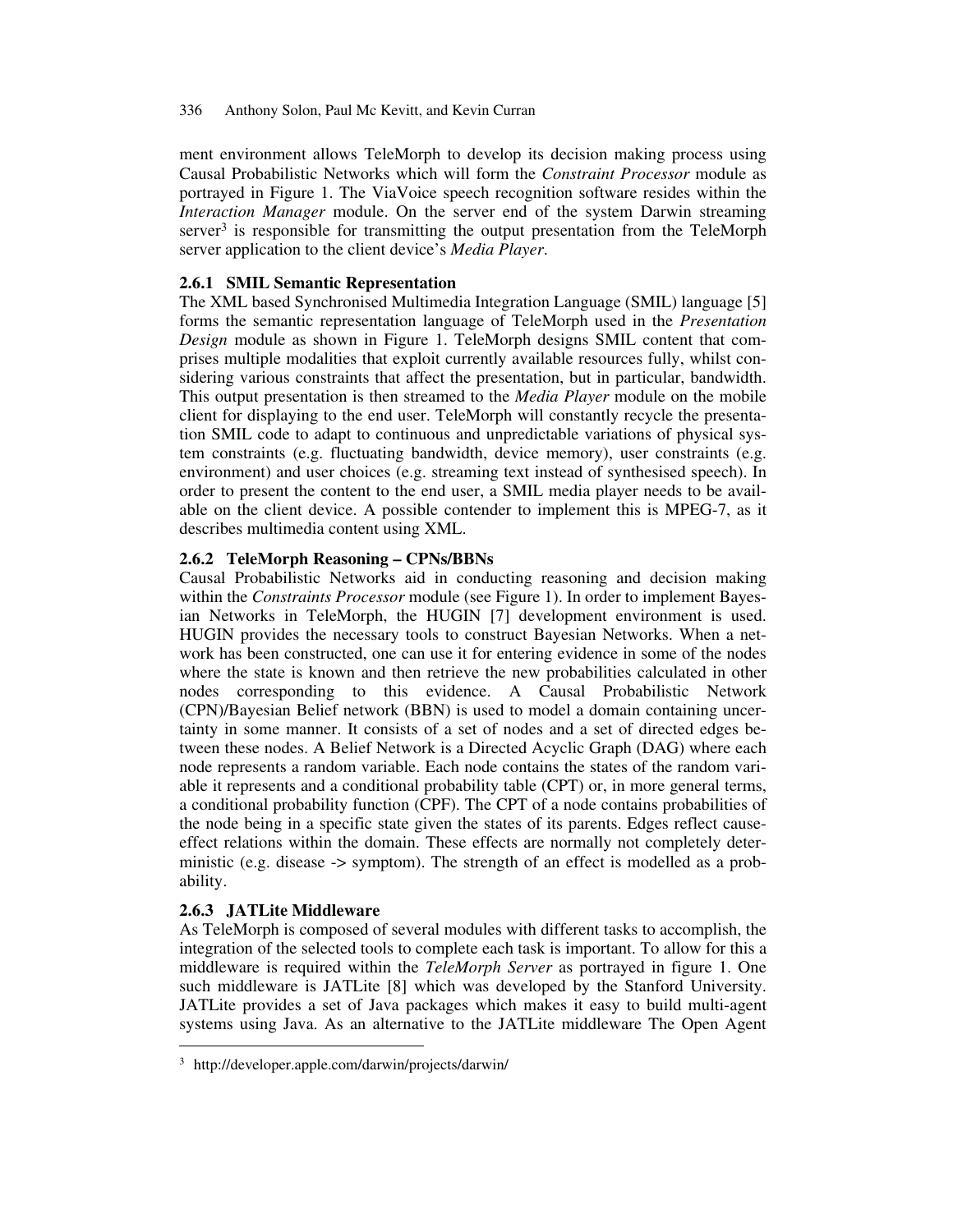Architecture (OAA) [9] could be used. OAA is a framework for integrating a community of heterogeneous software agents in a distributed environment. Psyclone [10] is a flexible middleware that can be used as a blackboard server for distributed, multimodule and multi-agent systems which may also be utilised.

# **3 Related Work**

SmartKom [11] is a multimodal dialogue system currently being developed by a consortium of several academic and industrial partners. The system combines speech, gesture and facial expressions on the input and output side. The main scientific goal of SmartKom is to design new computational methods for the integration and mutual disambiguation of different modalities on a semantic and pragmatic level. SmartKom is a prototype system for a flexible multimodal human-machine interaction in two substantially different mobile environments, namely pedestrian and car. The system enables integrated trip planning using multimodal input and output. The key idea behind SmartKom is to develop a kernel system which can be used within several application scenarios. In a tourist navigation situation a user of SmartKom could ask a question about their friends who are using the same system. E.g. "Where are Tom and Lisa?", "What are they looking at?" SmartKom is developing an XML-based mark-up language called M3L (MultiModal Markup Language) for the semantic representation of all of the information that flows between the various processing components. SmartKom is similar to TeleMorph and TeleTuras in that it strives to provide a multimodal information service to the end-user. SmartKom-Mobile is specifically related to TeleTuras in the way it provides location sensitive information of interest to the user of a thin-client device about services or facilities in their vicinity. DEEP MAP [12, 13] is a prototype of a digital personal mobile tourist guide which integrates research from various areas of computer science: geo-information systems, data bases, natural language processing, intelligent user interfaces, knowledge representation, and more. The goal of Deep Map is to develop information technologies that can handle huge heterogeneous data collections, complex functionality and a variety of technologies, but are still accessible for untrained users. DEEP MAP is an intelligent information system that may assist the user in different situations and locations providing answers to queries such as- Where am I? How do I get from A to B? What attractions are near by? Where can I find a hotel/restaurant? How do I get to the nearest Italian restaurant? DEEP MAP displays a map which includes the user's current location and their destination, which are connected graphically by a line which follows the roads/streets interconnecting the two.

# **4 Conclusion**

We have touched upon some aspects of Mobile Intelligent Multimedia Systems. Through an analysis of these systems a unique focus has been identified – "Bandwidth determined Mobile Multimodal Presentation". This paper has presented our proposed solution in the form of a Mobile Intelligent System called TeleMorph that dynamically morphs between output modalities depending on available network bandwidth. TeleMorph will be able to dynamically generate a multimedia presentation from semantic representations using output modalities that are determined by constraints that exist on a mobile device's wireless connection, the mobile device